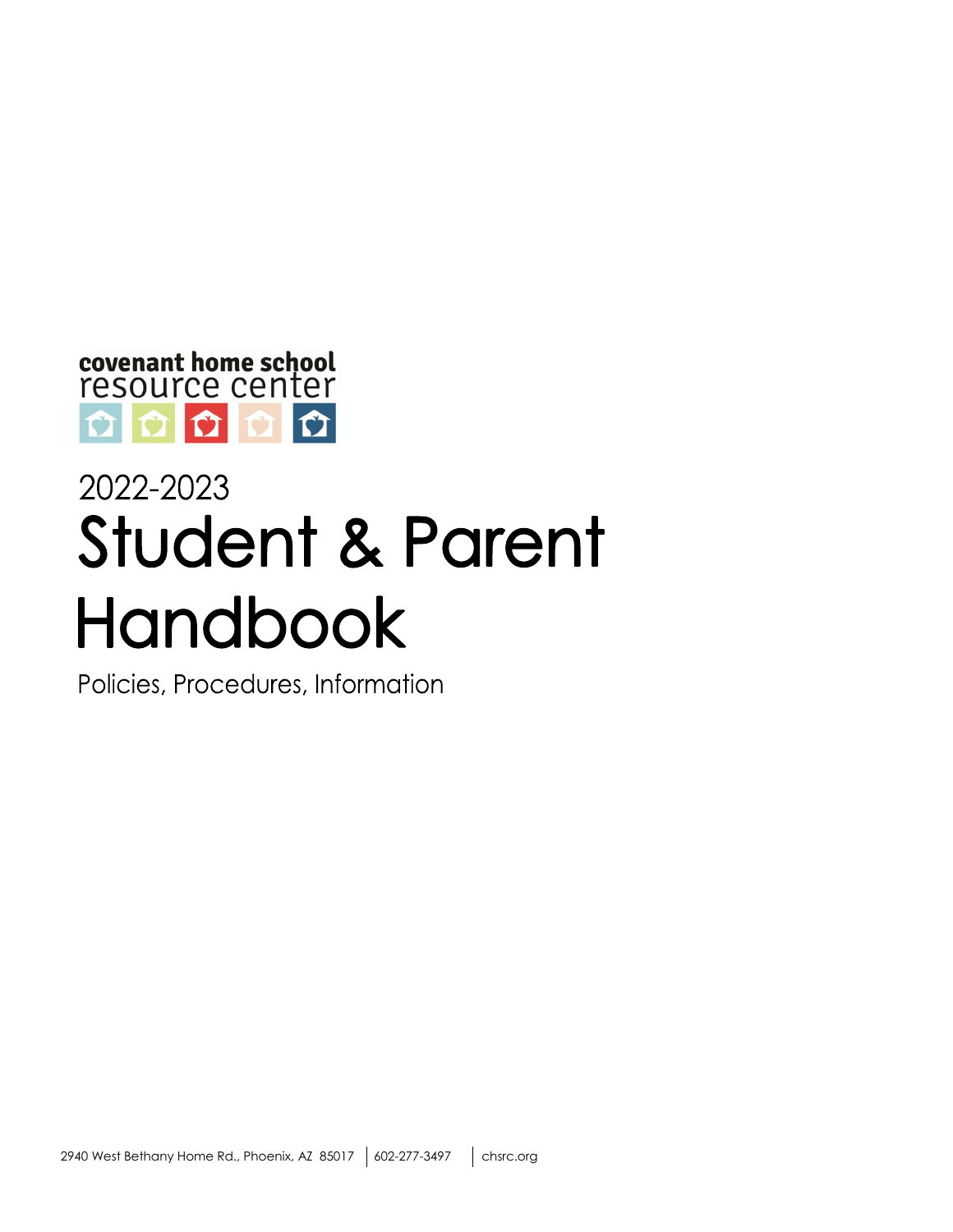

2940 West Bethany Home Rd. Phoenix AZ 85017 602-277-3497 info@chsrc.org chsrc.org

#### INSTRUCTORS

**Karen Borg** Science Director

#### ADMINISTRATIVE OFFICE

**Janet Forte** Managing Director

> **Kris Carnes** Digital Media

**Kathy Smith** Curriculum Specialist

#### WELCOME TO COVENANT HOME SCHOOL RESOURCE CENTER!

Welcome, students and parents, to the 2022-23 school year. Our entire team is looking forward to this upcoming school year and we truly appreciate you entrusting your children to CHSRC as your family takes advantage of some of our workshops, events, testing, and activities.

The CHSRC Student and Parent Handbook is provided to help ensure all students have an excellent learning experience. Parents should use this handbook as a framework for discussing with their child academic expectations, as well as behavior. It is our wish that everyone has a productive, safe, and fun experience at CHSRC.

This publication includes information that families may need throughout the school year, including expectations for student behavior, contact numbers, and other resources. The current version of this CHSRC Student and Parent Handbook can be found online at www.chsrc.org. It will be updated during the year, if necessary.

Thank you for working with us to create a learning environment where everyone is treated with respect and is free to learn and explore new ideas and interests.

Please contact the office should you have questions regarding this handbook.

We look forward to working together with you to prepare your child for an extraordinary year of learning.

Karen Borg, CHSRC Director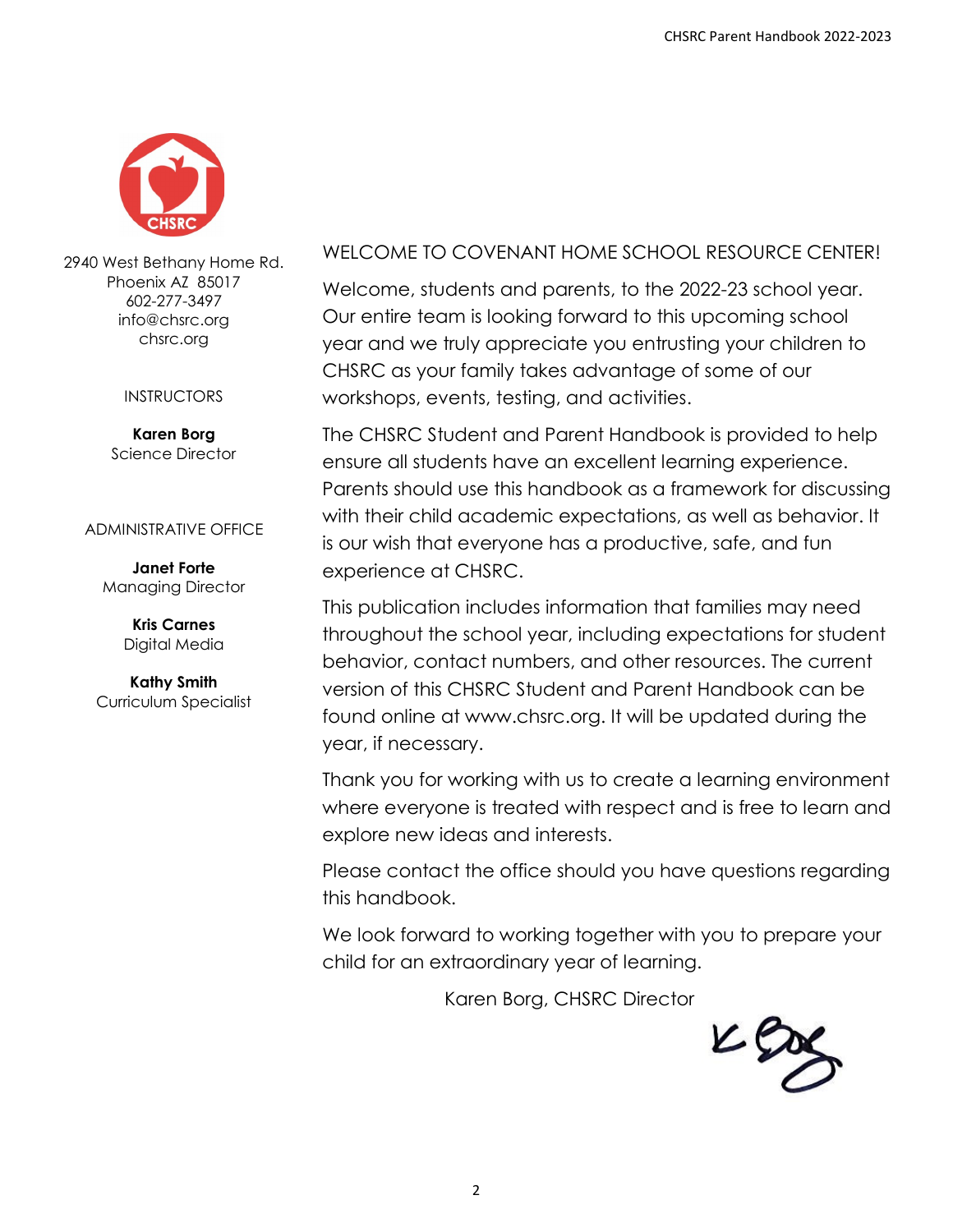## **Sovereign Grace Bible Church**

We would like to thank Sovereign Grace Bible Church for their loving support of CHSRC, as well as, the entire homeschool community. 2021 begins our maiden year at this new location and SGBC has been amazing to work with. We truly feel a sense of community and a shared desire to support parent-led Christian education throughout Arizona.

Please remind your children that each day they go to CHSRC they also go to a church. Everyone is expected to behave with respect for each other, as well as, all adults they encounter on campus.

### **Campus Safety**

- **Supervision of students:** The safety of each child is of the utmost priority. Following the guidelines of SGBC, all students 12 and under need to be supervised at all times. Please make sure your child uses the restroom prior to their scheduled event. Teachers are responsible for supervising students 13 and up ONLY during event time. It is the parents responsibility to make sure their child follows safe and appropriate behavior prior to and after their CHSRC activity.
- **Drop-off and pick-up:** Elementary students may be escorted into their science workshop, by the parent, 5 minutes before start time. At the end of each workshop, elementary students can be picked up at the classroom. Parents of 12 and under IOWA testing students are expected to remain with their child until testing begins (approx. 9:00 a.m.) Please pick up your child promptly. *Late pick-up fees of \$25 per hour (charged in 15 minute increments) may apply.*
- **First aid:** There is a fully stocked first aid kit on site. Mrs. Borg or office staff will administer first aid for minor scrapes. Parents will be notified immediately if health issues or accidents occur.

### **General Information**

- All workshop schedules can be found on the website chsrc.org. Please mark your calendars with ALL of your registered event dates. Due to holidays, and other scheduling conflicts, workshop dates may not follow a normal pattern. We do not send workshop date reminders.
- CHSRC requires instructor permission for any student wishing to enroll in a workshop above their grade level. If a student registers without gaining this permission, CHSRC reserves the right to withdraw the student in question if it becomes apparent the material is above their skill or maturity level. No refunds will be made available in this situation.
- Prior to registering, it is the parent's responsibility to inform CHSRC if their child has needs that may affect interaction or require special accommodations. CHSRC may withdraw your student if it becomes apparent the workshop isn't beneficial to your child and/or the other students.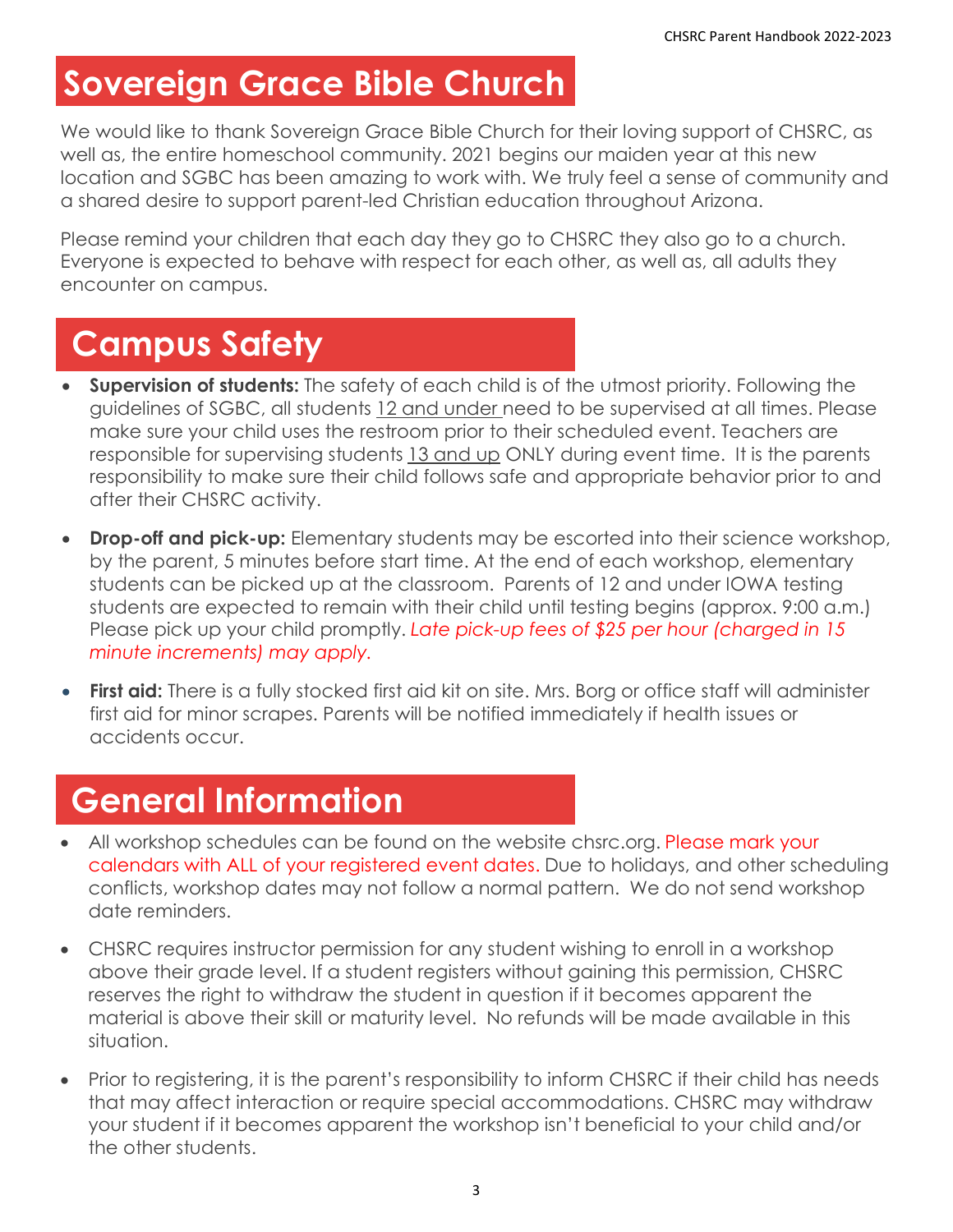- Because of the considerable prep time required for workshops, please inform Mrs. Borg as soon as possible if your student is to be absent at [sciencewithkaren@gmail.com.](mailto:sciencewithkaren@gmail.com) Workshops are non-refundable. No make up work is given. Testing students may receive 50% refund if cancelled within one week of testing date. No refunds after one week.
- In order to preserve the teaching and learning environment, cell phones and all functions within the cell phone (i.e. cameras and all other applications) are prohibited during workshops and testing.
- Pictures and/or videos may take place during this session that may be used on our website, emails, or social media. If you do not agree, I understand it is my responsibility to inform CHSRC by emailing info@chsrc.org. Include the following info: parent name, student(s) name, and the session dates. Include in the subject "Do not include my student in photos"

# **Ways You Can Help CHSRC**

As a non-profit ministry to the homeschool community we strive to serve you by not only providing high quality, affordable workshops, but also providing many free of charge services and events to encourage and equip families for a successful homeschool journey. If you would like to help CHSRC continue serving, please consider participating in the following:

- **Volunteer positions:** You can volunteer while your child takes a workshop (or at any other time) please contact us. We greatly appreciate any help we can get!
- **Box Tops:** It's even easier when you use the convenient **[Box Tops for Education App.](https://www.boxtops4education.com/)** For each Box Top collected CHSRC receives 10 cents, which can add up FAST!
- **Donations:** As with most non-profits, our budget is extremely tight and every penny earned goes directly toward serving the homeschool community. We appreciate all the help we can get! We accept cash donations, donations of used curriculum, and used ink cartridges! Visit the donation page on our website for more information. [https://](https://www.chsrc.org/donation-policy) [www.chsrc.org/donation-policy](https://www.chsrc.org/donation-policy)
- **Fry's Community Rewards Program:** Fry's will send a portion of the amount spent from each Fry's V.I.P. card to CHSRC.

#### **How to sign up for Fry's Community Rewards:**

•

- 1. Create an online Fry's account (if you don't already have one).
- 2. From your My Account page[, se](https://www.frysfood.com/)lect Community Rewards from the left menu.
- 3. Enter Covenant Home School Resource Center as the organization name or the Organization Number EE254 .